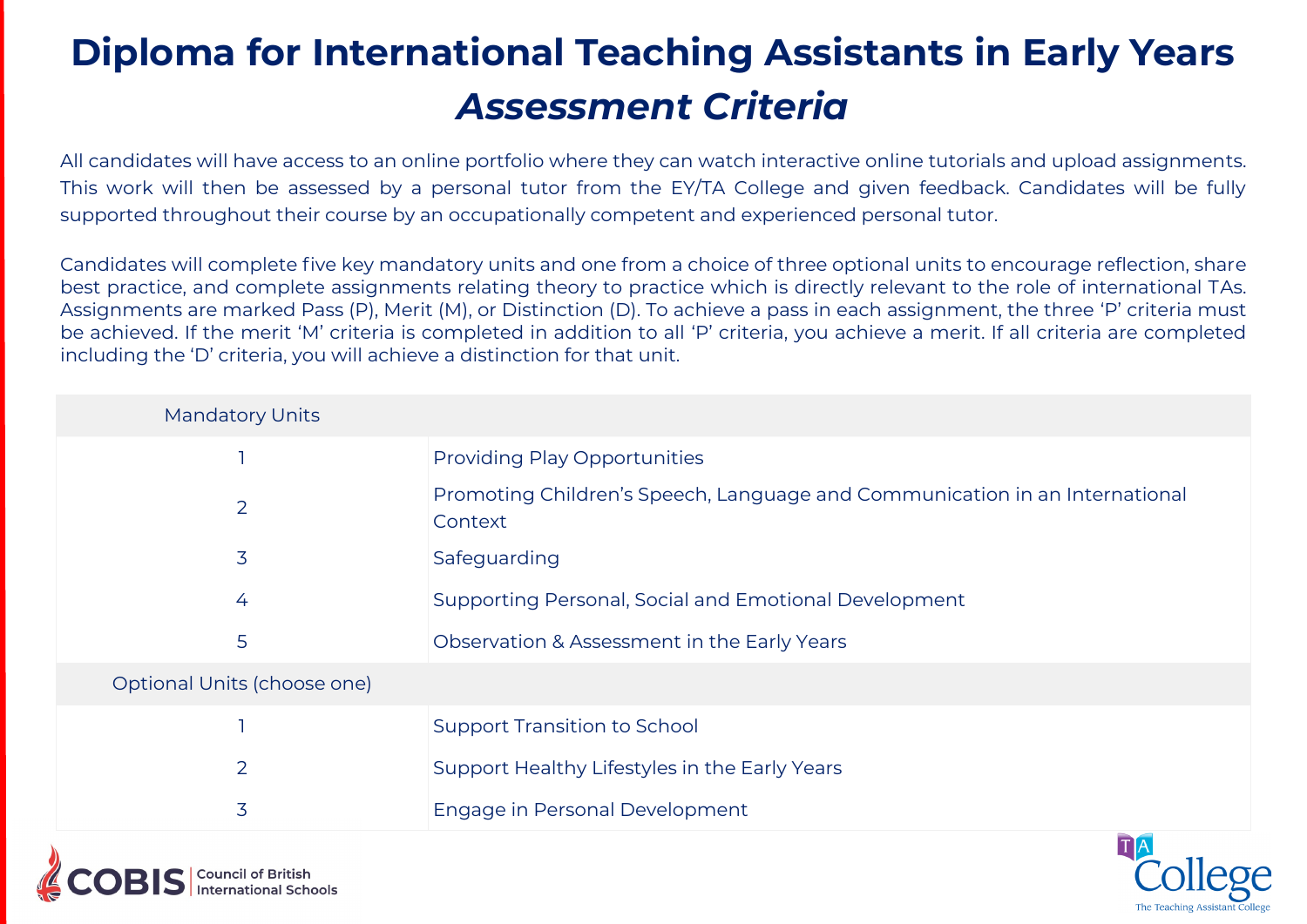### **Unit 1: Providing Play Opportunities**

The value of play, learning through play, theories of play and different types of play, providing play environments, play to support all areas of development.

| Assignment 1   |                                                                                                |
|----------------|------------------------------------------------------------------------------------------------|
| P <sub>1</sub> | Create a presentation to inform new Early Years Teaching Assistants about the value of<br>play |
| P <sub>2</sub> | Include details about how children learn through play                                          |
| P <sub>3</sub> | Outline different types of play                                                                |
| M <sub>1</sub> | Explain how the environment can impact on play                                                 |
| D1             | Analyse how play can support all areas of children's development                               |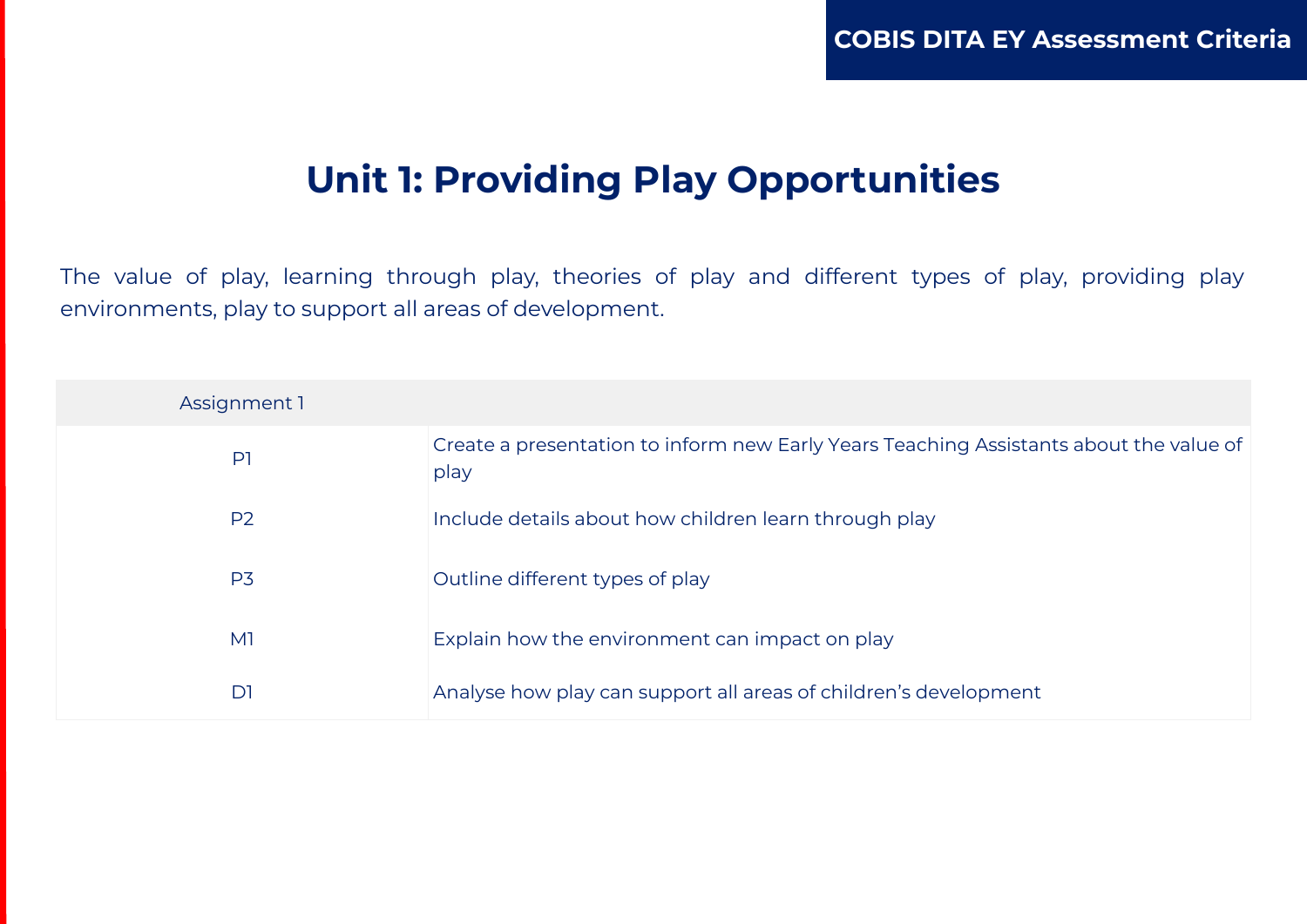## **Unit 2: Promoting Children's Speech, Language and Communication in an International Context**

Creating a language rich environment, integrating speech, language and communication in activities.

| Assignment 2   |                                                                                                                                      |
|----------------|--------------------------------------------------------------------------------------------------------------------------------------|
| P <sub>1</sub> | Plan a language rich environment. This could be through a labelled diagram or the use<br>of subheadings for each area of the setting |
| P <sub>2</sub> | Explain how your planned environment promotes speech, language and<br>communication                                                  |
| P <sub>3</sub> | Plan an activity to promote speech, language and communication using your<br>environment                                             |
| M <sub>1</sub> | Evaluate a range of resources that may support speech, language and communication                                                    |
| D1             | Analyse the role of the Early Years Teaching Assistant in scaffolding the development<br>of speech, language and communication       |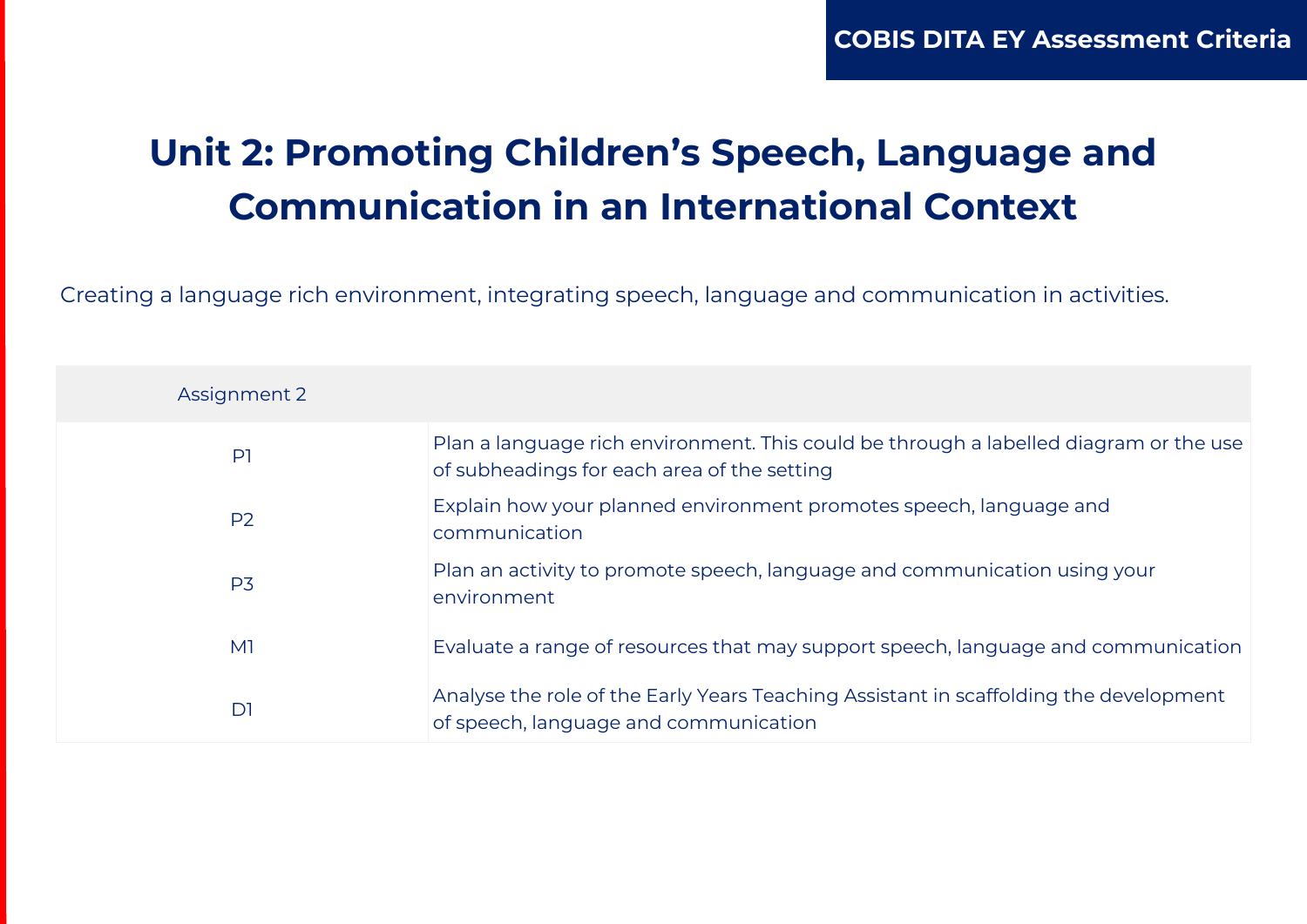### **Unit 3: Safeguarding**

Understanding the safeguarding policy of the setting, understanding the challenges of safeguarding children in an International setting, actively promoting safeguarding within practice.

| Assignment 3   |                                                                                                                        |
|----------------|------------------------------------------------------------------------------------------------------------------------|
| P              | Create a leaflet or booklet to explain the importance of safeguarding children suitable<br>for new TAs to your setting |
| P <sub>2</sub> | Outline the safeguarding policy of the setting within your leaflet                                                     |
| P <sub>3</sub> | Explain the role of the TA in safeguarding children                                                                    |
| M <sup>1</sup> | Evaluate the importance of maintaining a consistent approach to safeguarding<br>throughout your setting                |
| D1             | Analyse the challenges facing TAs when promoting safeguarding                                                          |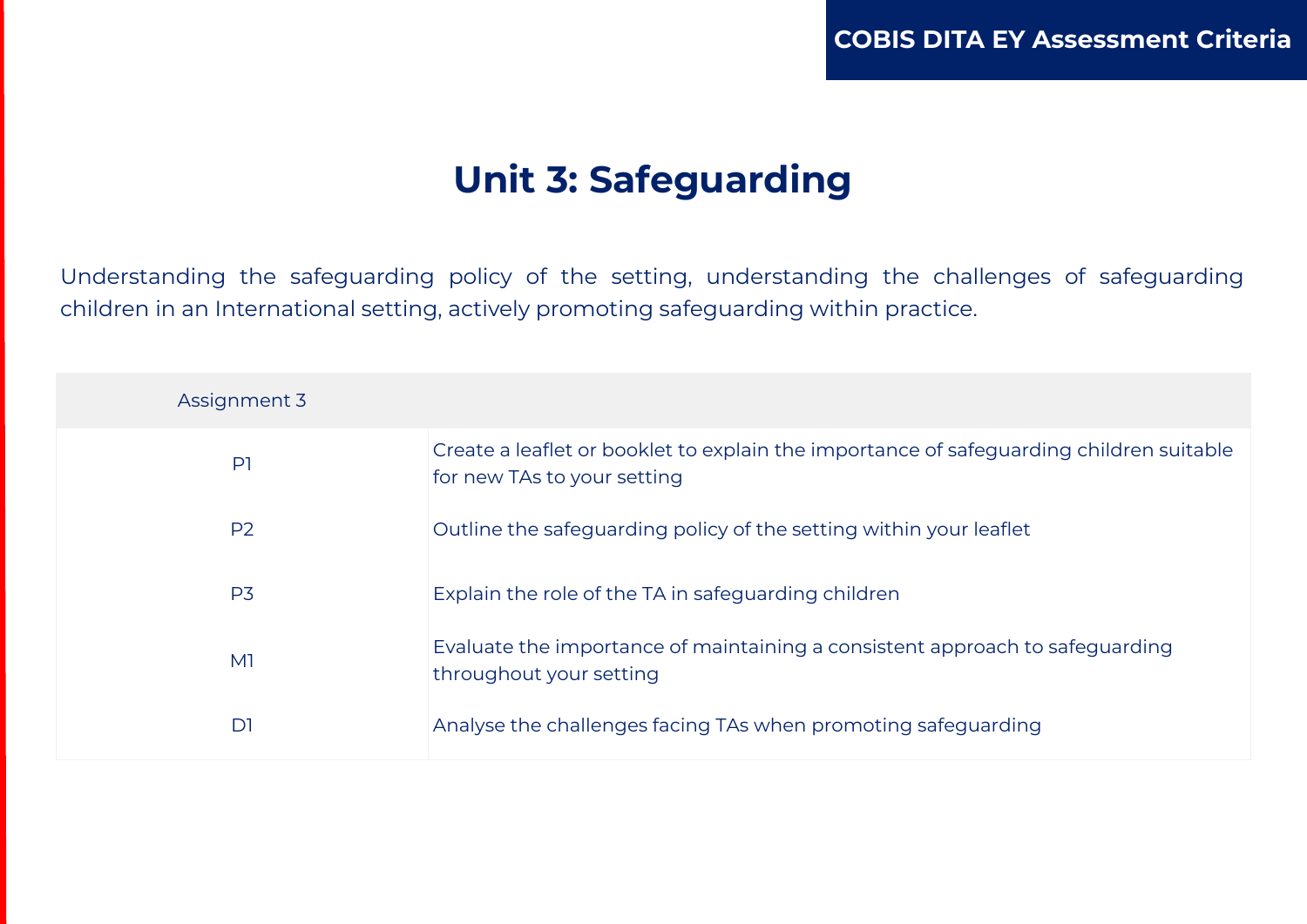### **Unit 4: Supporting personal, social and emotional development**

Creating an environment that supports personal, social and emotional development, providing opportunities to support personal, social and emotional development.

| Assignment 4   |                                                                                                                                                 |
|----------------|-------------------------------------------------------------------------------------------------------------------------------------------------|
| P <sub>1</sub> | Using a format of your choice, outline why personal, social and emotional development<br>is an essential part of children's overall development |
| P <sub>2</sub> | How might an Early Years Teaching Assistant support the development of personal,<br>social and emotional development?                           |
| P <sub>3</sub> | Outline how the early years environment can support the development of personal,<br>social and emotional development                            |
| M <sub>1</sub> | Evaluate three activities an Early Years Teaching Assistant might use to promote<br>personal, social and emotional development                  |
| D <sub>1</sub> | Analyse the value of personal, social and emotional development in preparation for<br>older childhood into adulthood                            |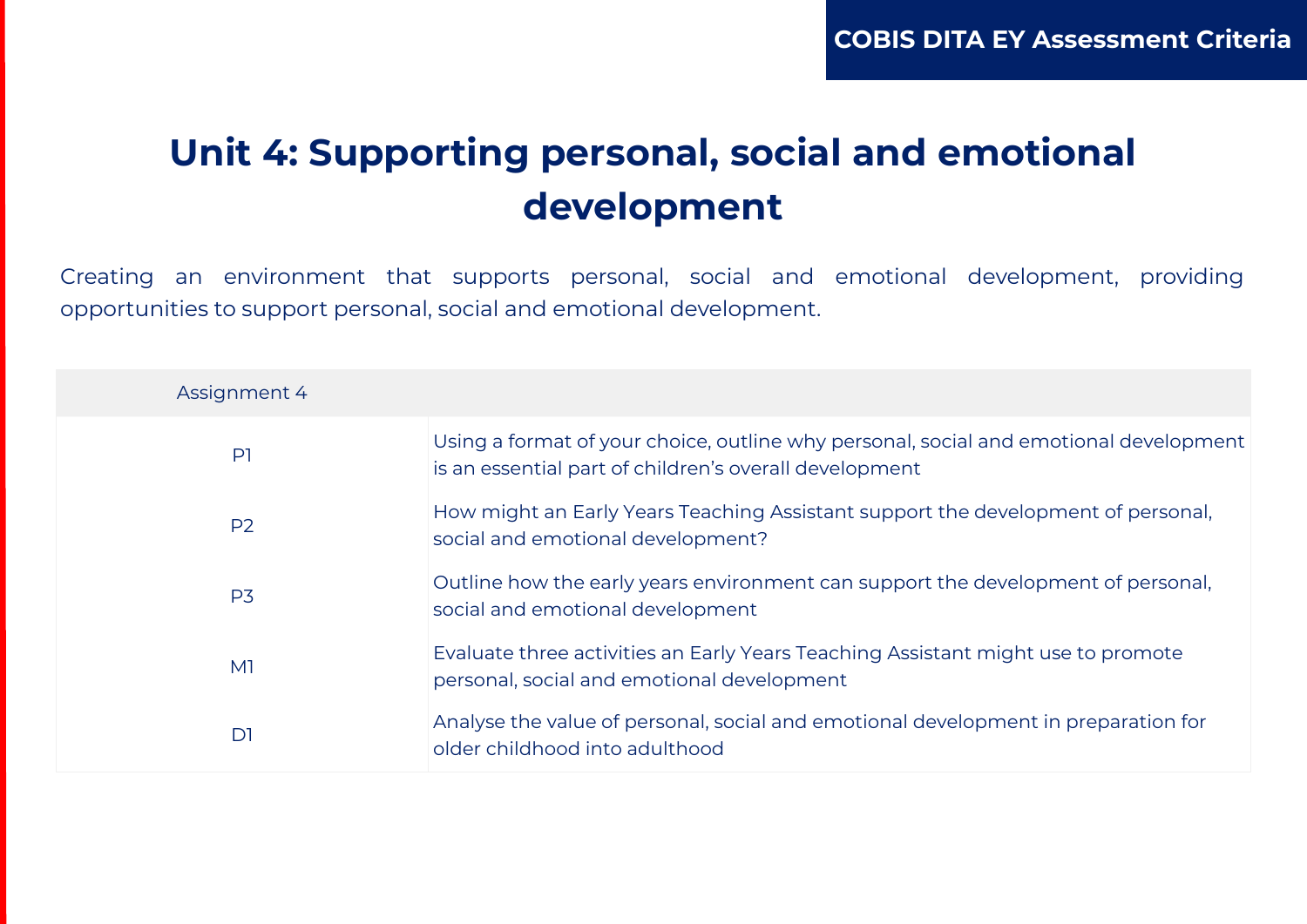#### **Unit 5: Observation & Assessment in the Early Years**

Carrying out a range of observations for different purposes, supporting the class teacher in considering next steps based on observation findings, record keeping in line with expectations of the setting.

| Assignment 5   |                                                                                                                                                           |
|----------------|-----------------------------------------------------------------------------------------------------------------------------------------------------------|
| P <sub>1</sub> | Carry out three observations on a child using at least two different methods                                                                              |
| P <sub>2</sub> | Record your observations in an objective and accurate manner                                                                                              |
| P <sub>3</sub> | Draw conclusions about your findings                                                                                                                      |
| M <sub>1</sub> | Use your observations to suggest further activities that could support the child's<br>development from your findings                                      |
| D <sub>1</sub> | Evaluate the observation process, including your observation methods, the<br>conclusions you have been able to draw, and implications for future practice |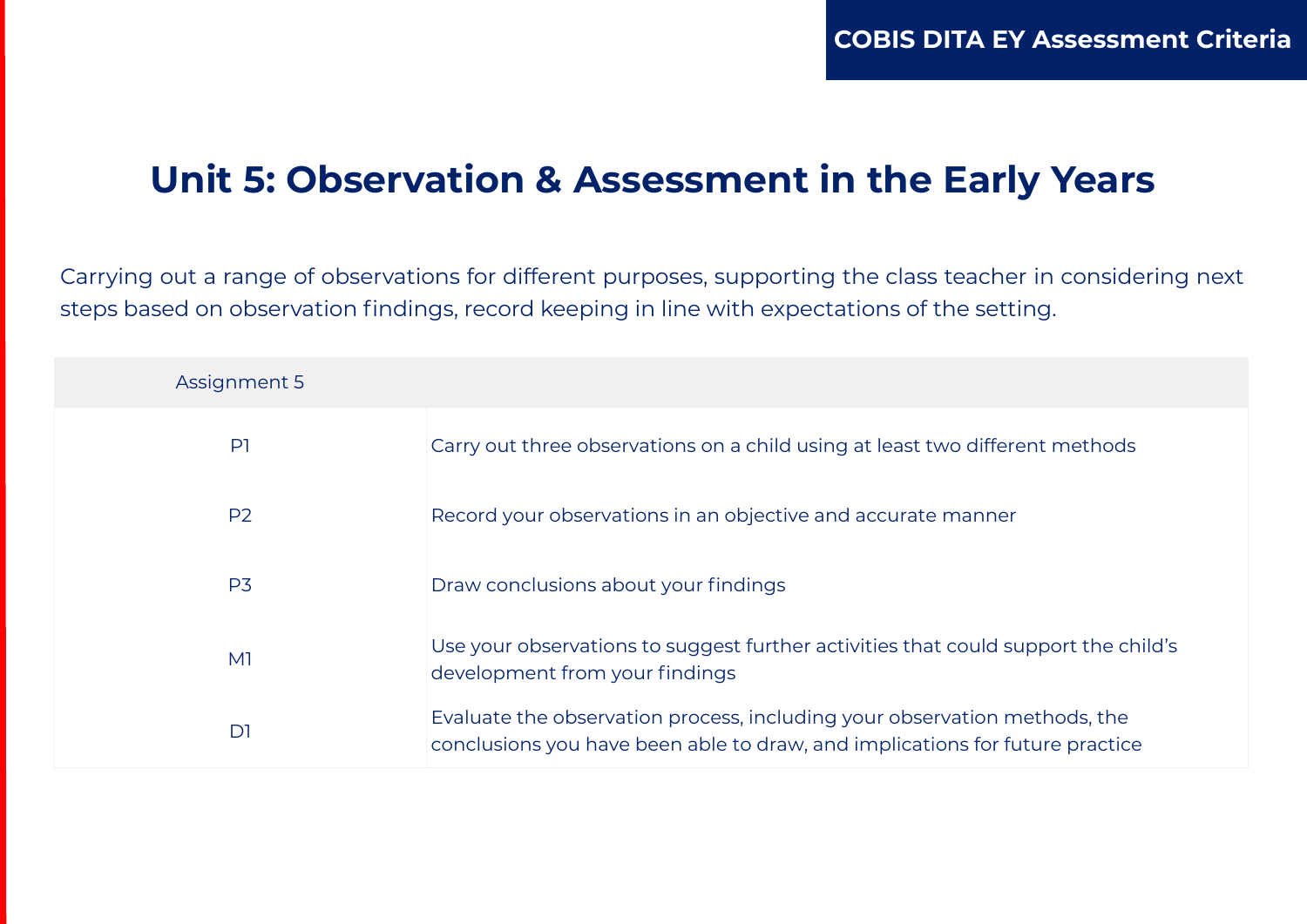### **Unit 6: Support transition to school**

Understanding school readiness, factors affecting readiness for school, working with other professionals to support transition.

| Assignment 6   |                                                                                                  |
|----------------|--------------------------------------------------------------------------------------------------|
| P <sub>1</sub> | Explain what is meant by school readiness                                                        |
| <b>P2</b>      | Outline factors affecting readiness for school                                                   |
| P <sub>3</sub> | Explain how a setting can prepare children for school                                            |
| M <sub>1</sub> | Evaluate the importance of the setting working with other professionals to support<br>transition |
| D <sub>1</sub> | Analyse the role of the Early Years Teaching Assistant in supporting the transition to<br>school |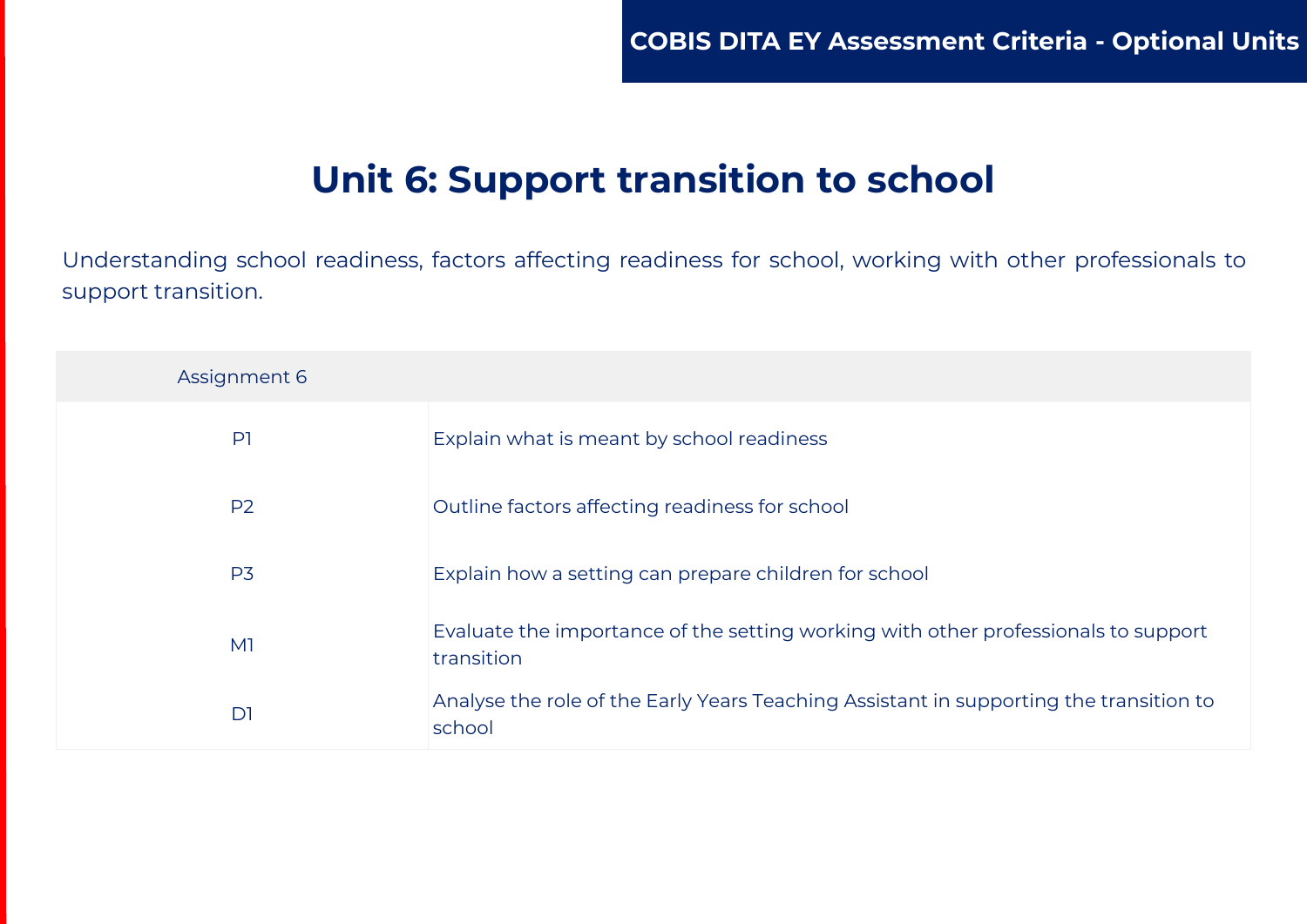### **Unit 7: Support healthy lifestyles in the early years**

Benefits of exercise and outdoor activity, understanding nutrition and providing a balanced and healthy diet, providing activities to support a healthy lifestyle.

| Assignment 7   |                                                                                                                                                         |
|----------------|---------------------------------------------------------------------------------------------------------------------------------------------------------|
| P <sub>1</sub> | Create a presentation to explain the benefits of exercise and outdoor activity                                                                          |
| P <sub>2</sub> | Include information on the importance of good nutrition and a healthy balanced diet                                                                     |
| P <sub>3</sub> | Plan a day's activities and healthy diet appropriate for the children in your setting                                                                   |
| M <sup>1</sup> | Evaluate your plan in providing a healthy lifestyle and balanced nutrition                                                                              |
| D <sub>1</sub> | Analyse the challenges an Early Years Teaching Assistant may face when planning<br>activities to support a healthy lifestyle and provide a healthy diet |